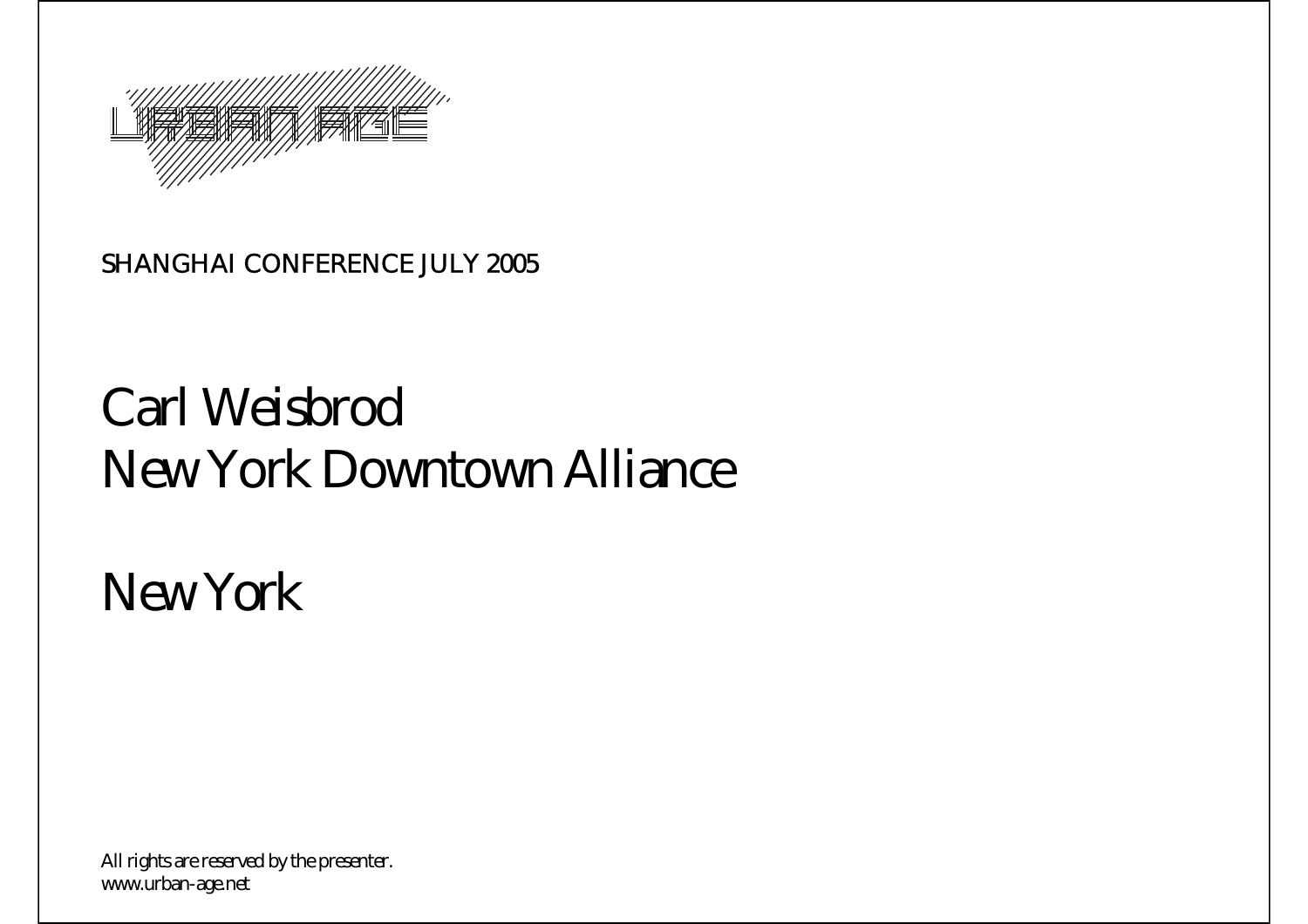# New York City

# Successes and Challenges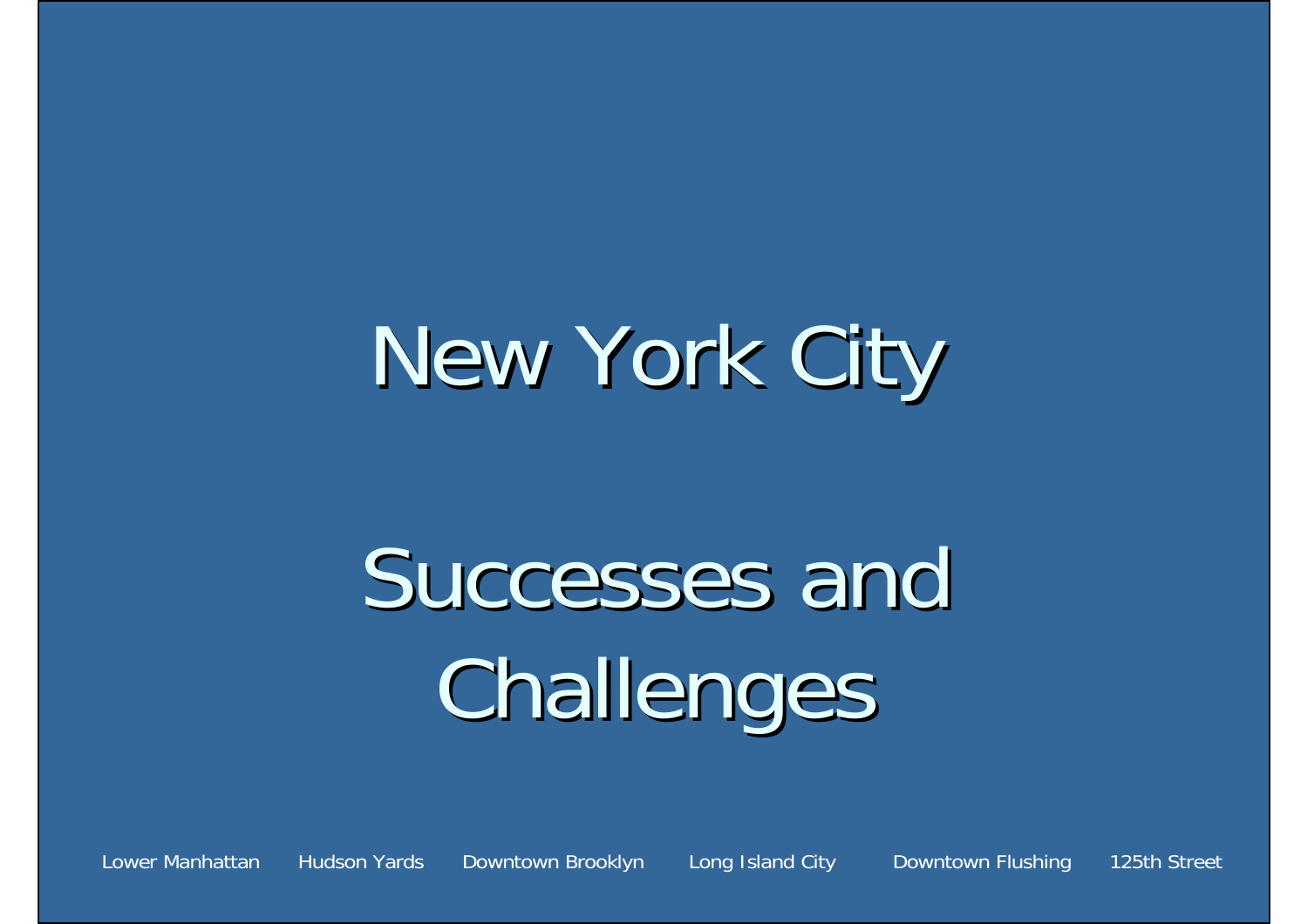

Dramatic Reductions in Crime ------ Below Levels of 1960s --- Homicides 1/5th of 1990 --- ------ Confidence that city managers can affect<br>quality of life

Ξ Insatiable Demand for Home Ownership --- ---- Historically Low Interest Rates ------ Reductions in Crime --- ---- Changing Demographics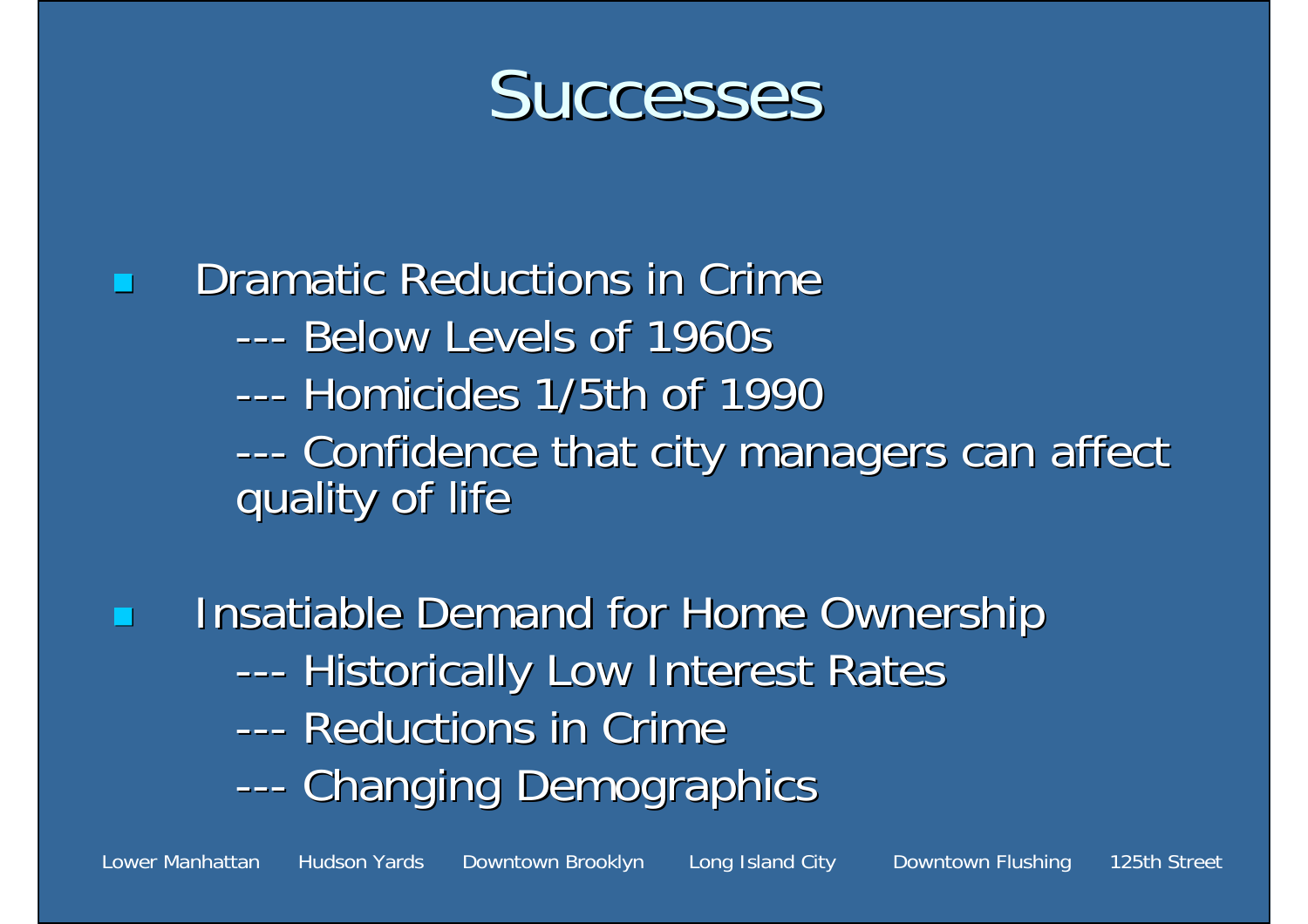## Successes (cont'd)

**Right Transportation Choice "state of good state State State State State State State State State State State S** repair"

**Ethnic/Racial tensions low** 

**Homelessness reduced**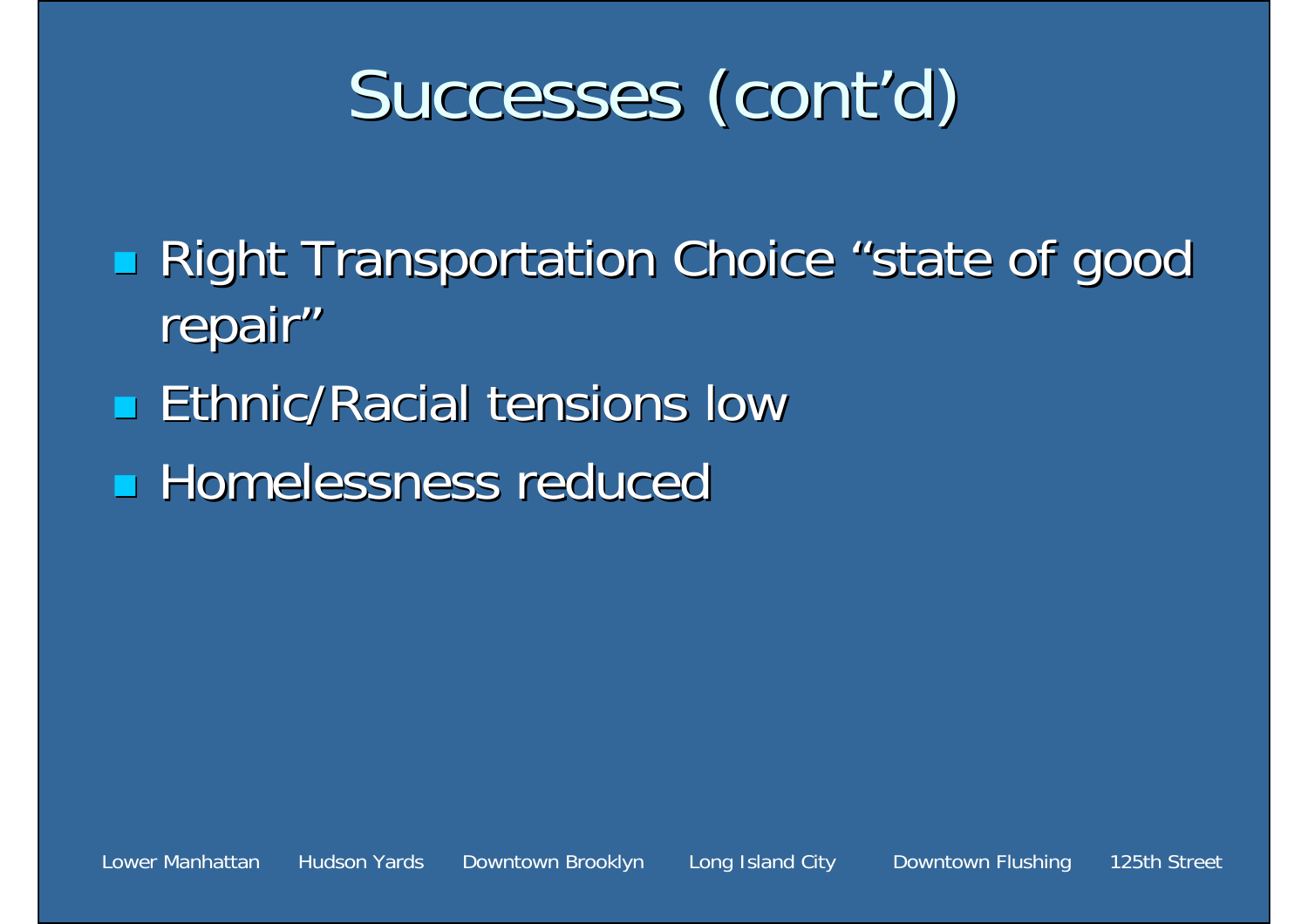## Challenges

T **New York losing market share in all New York losing market share in all** industries

**Employment essentially flat Residential outbids commercial for all Residential outbids commercial for all** development sites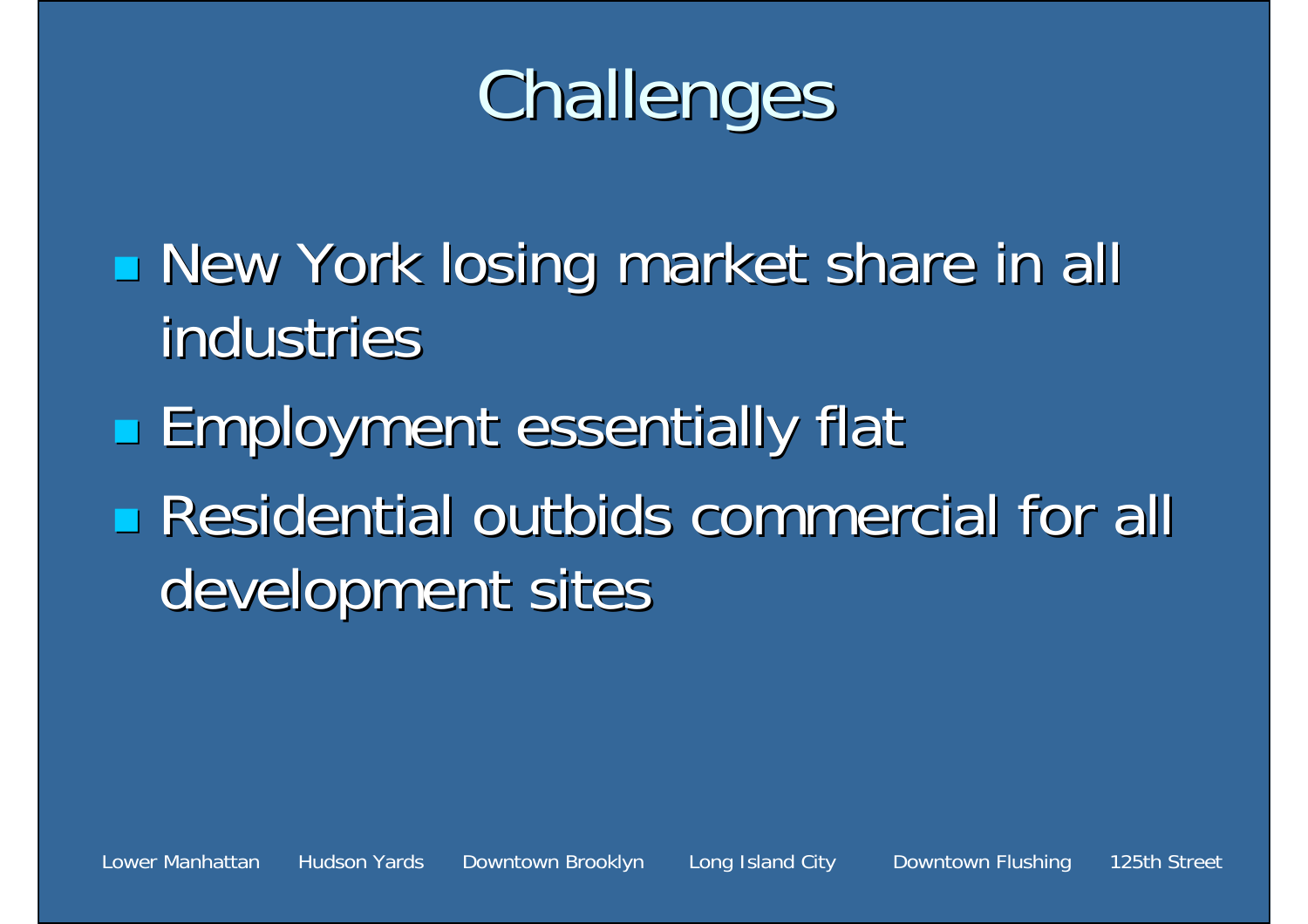## Challenges (cont'd)

### **Transportation**

Mass Transit

--- ---- Management, Planning and Investment is fragmented among city/state/federal<br>agencies

- --- ---- City has "no skin in the game'
- --- ---- Expansion projects outstrip resources
- **Surface Transport** 
	- ------ Poor infrastructure
	- --- ---- Lack of political will to make tough choices

 $\backslash$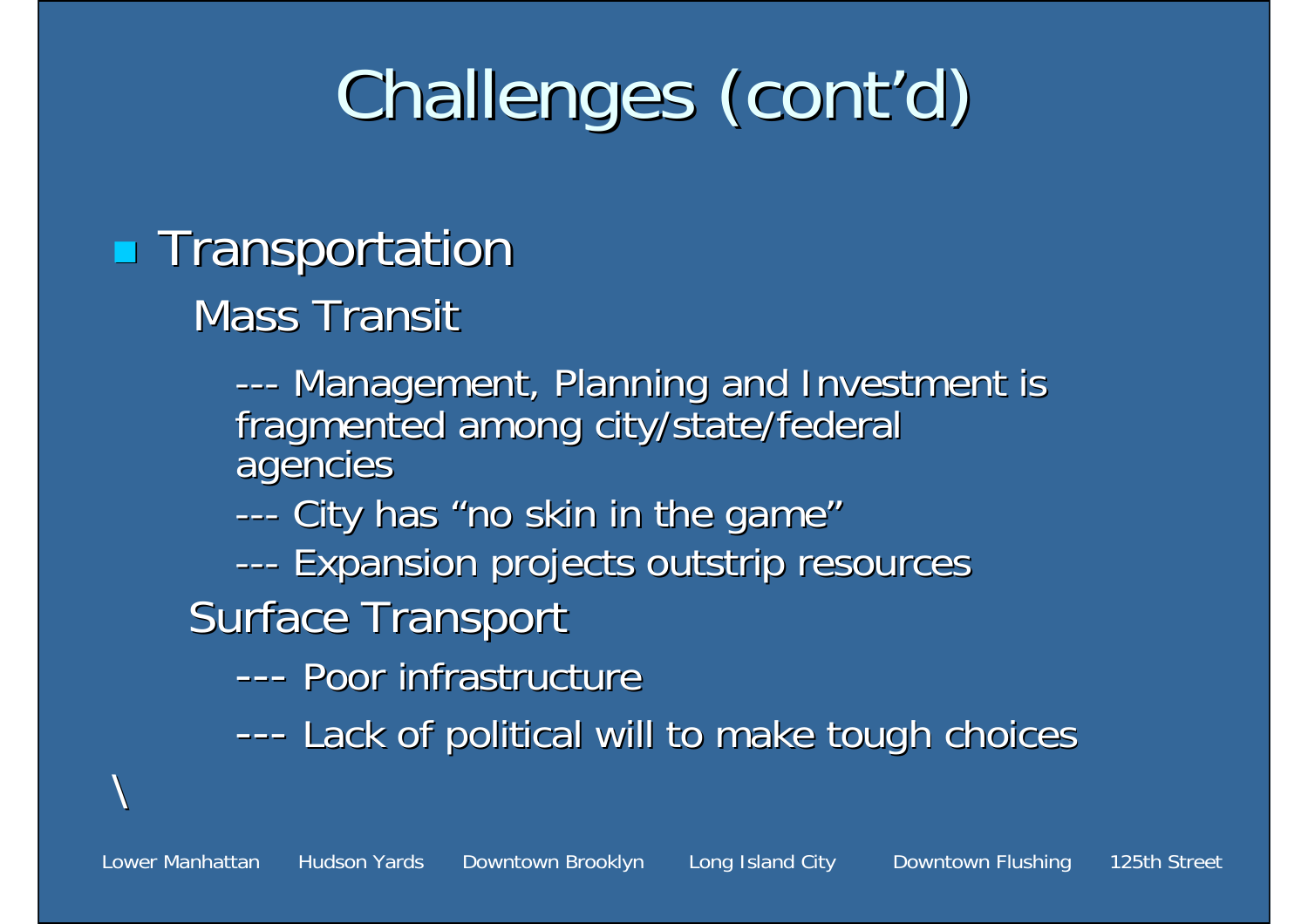## Challenges (cont'd)

**Earth** Status of Education Reform Unclear **E** Challenge of Business Continuity **New Threats**  $\blacksquare$  **"Blue" city in a "blue" state Ongoing budget imbalance High cost of living/working relative to U.S.**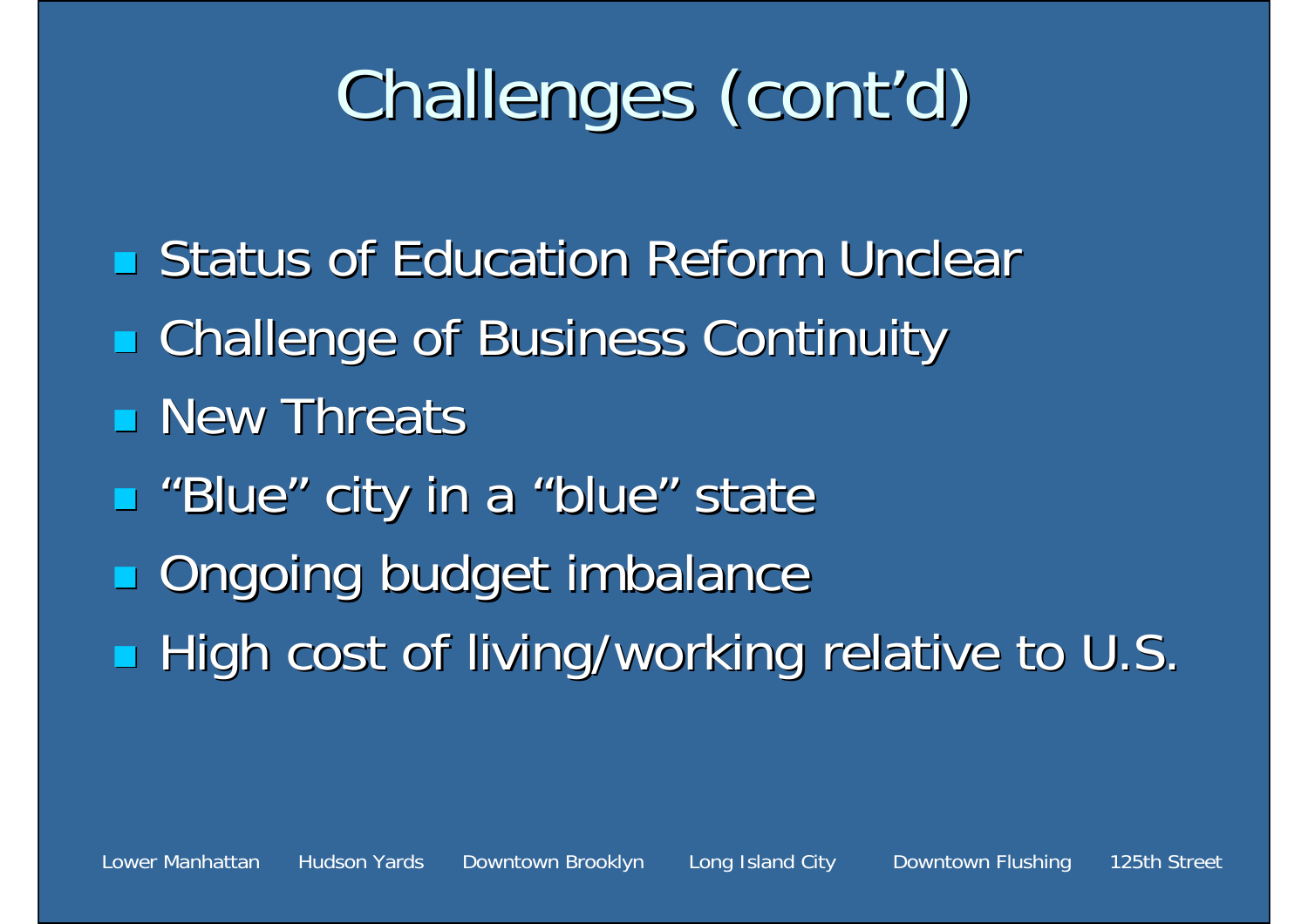### Priorities of Economic Development

- **Increase jobs**
- $\blacksquare$ Improve quality of life
- Generate revenues
- **Social equity**
- Geographic equity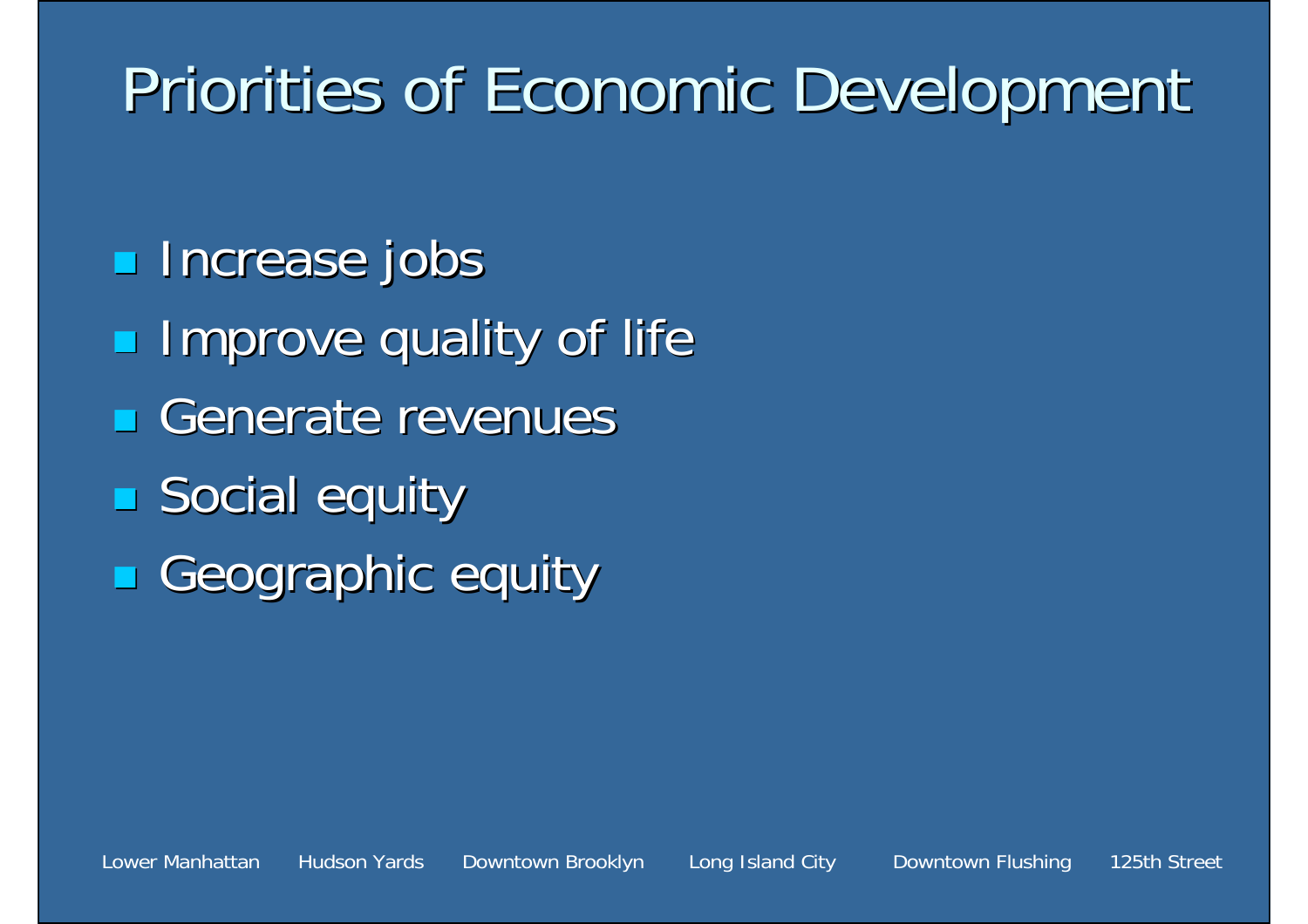### NYC Five-Borough Economic Development Strategy

**Nake New York more** economically diverse and business-friendly **Develop regional** economic centers – new commercial space to allow businesses to grow Ξ **Revitalize neighborhoods** to promote livability

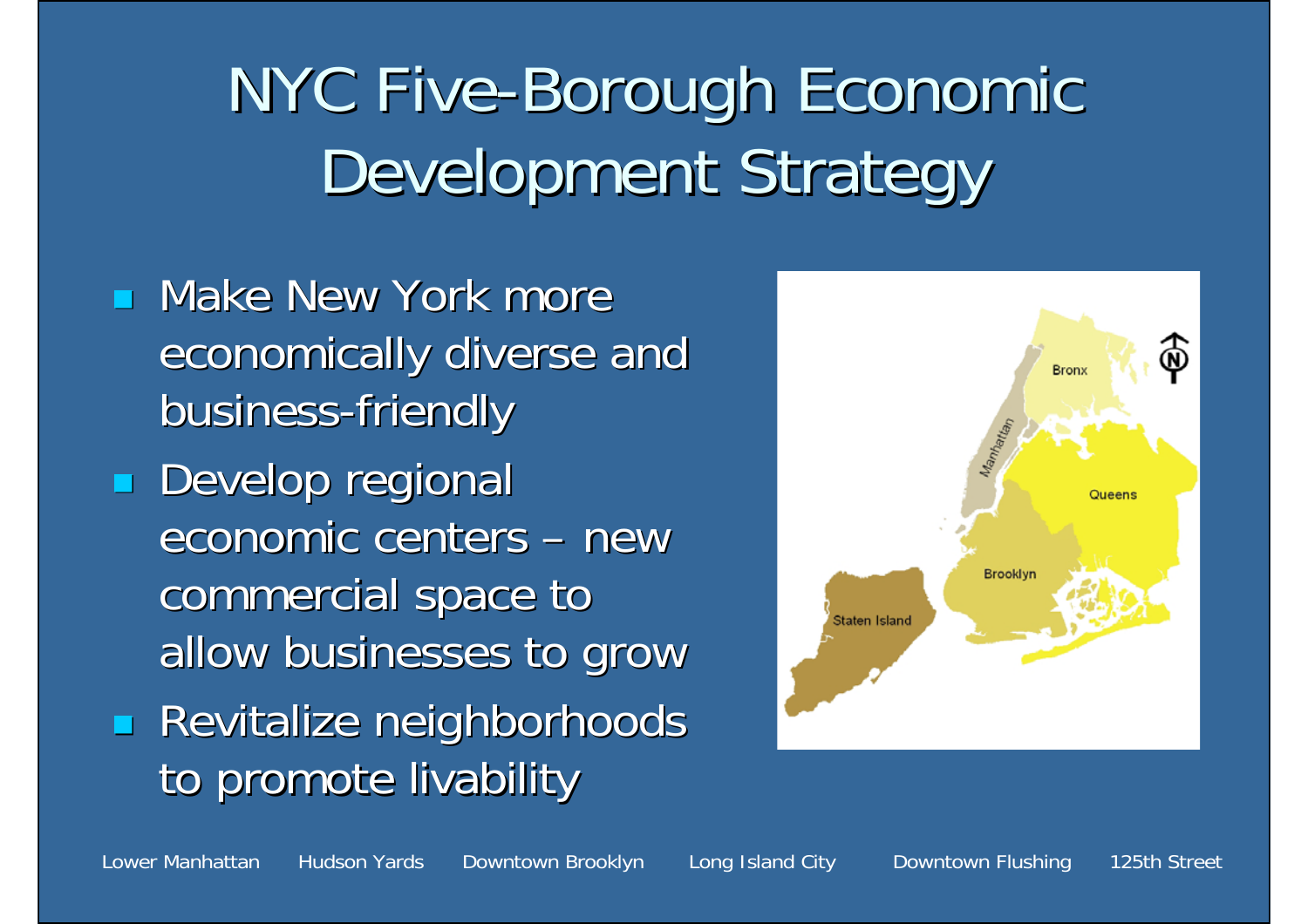# NYC Development Highlights

**Lower Manhattan Hudson Yards - Manhattan Manhattan** T Downtown Brooklyn Downtown Brooklyn **Long Island City - Queens - Downtown Flushing 125<sup>th</sup> Street - Harlem**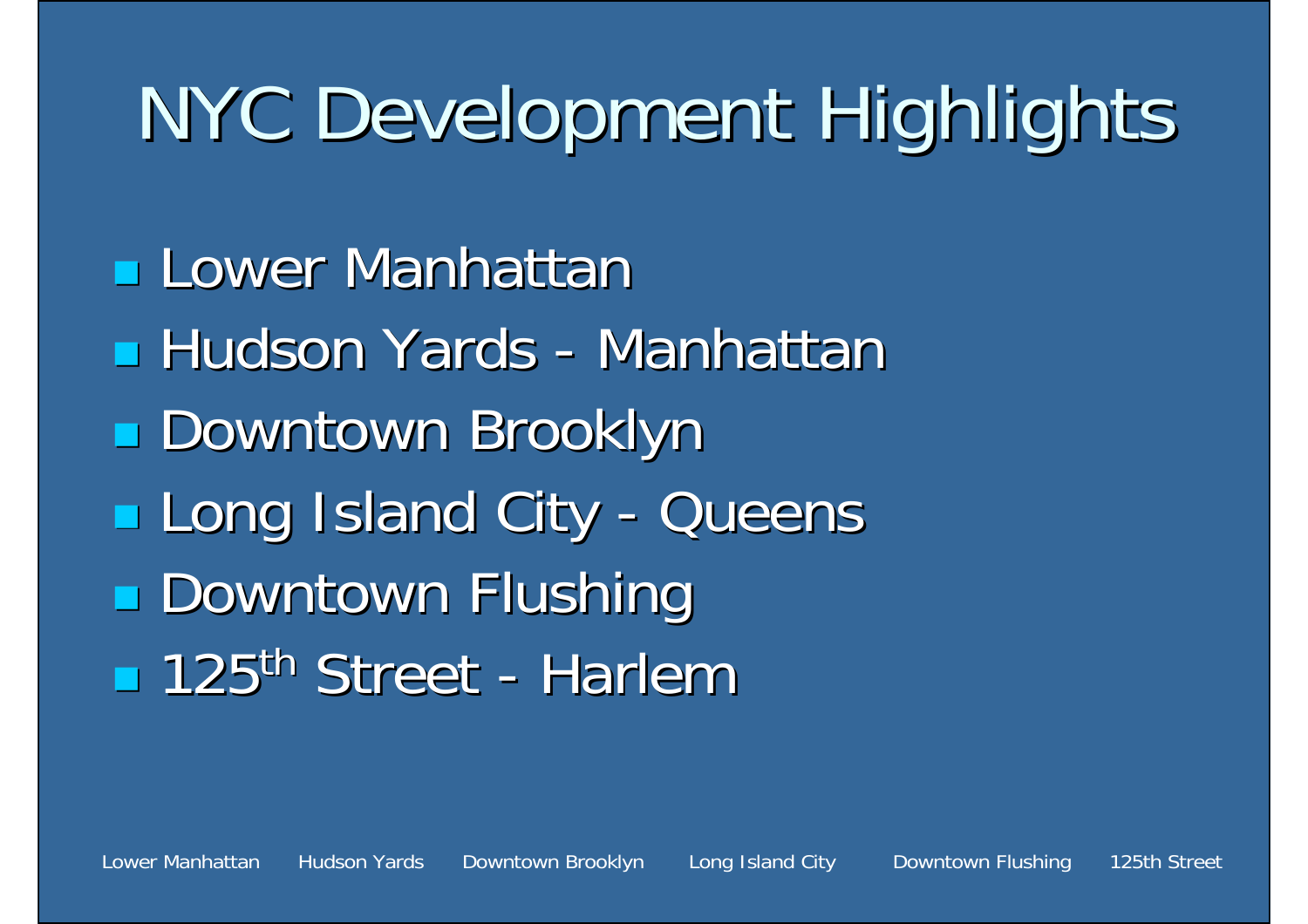# Lower Manhattan

World Trade Center Site





#### East River Waterfront **Development**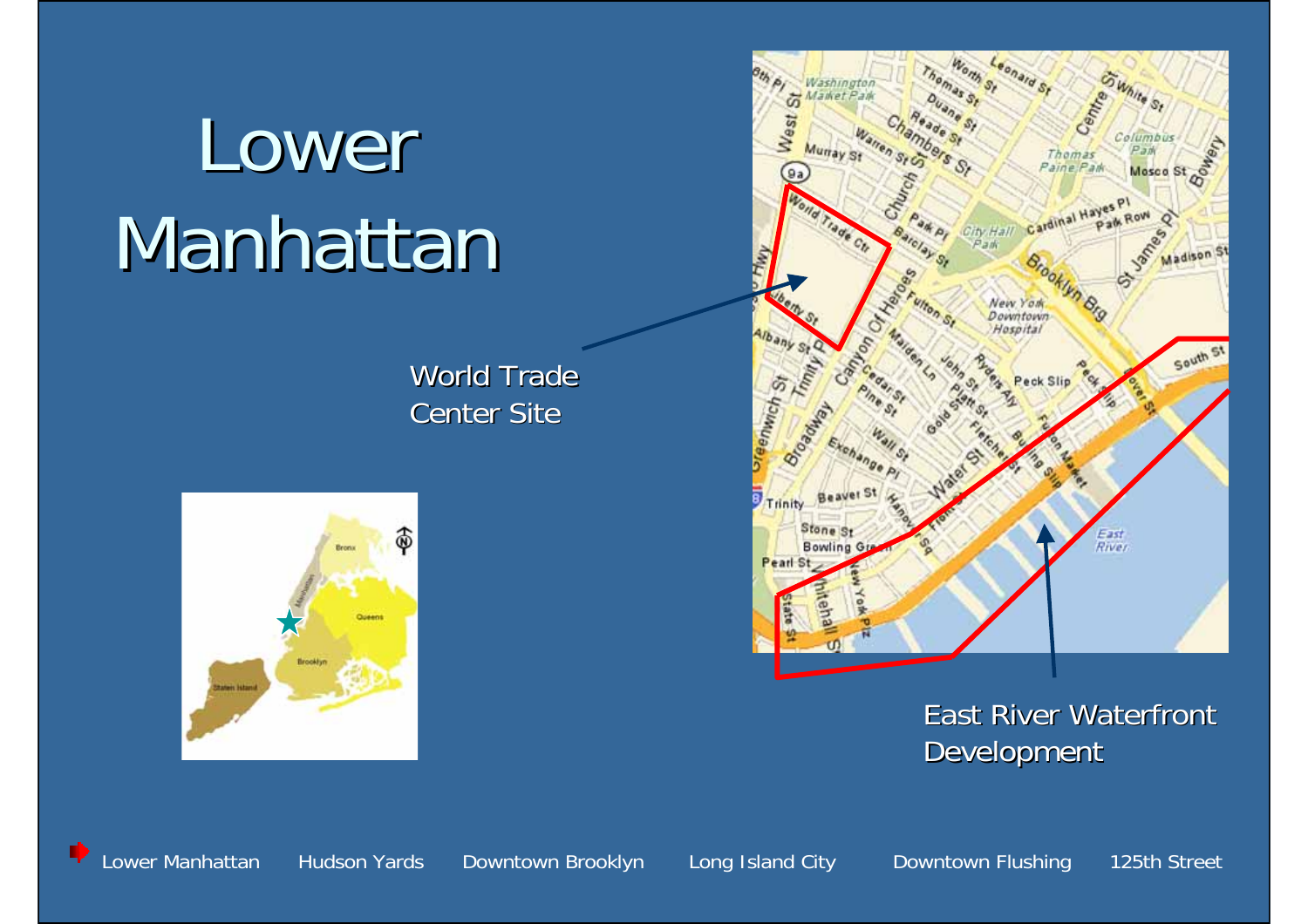World Trade Center Site



Source: LMDC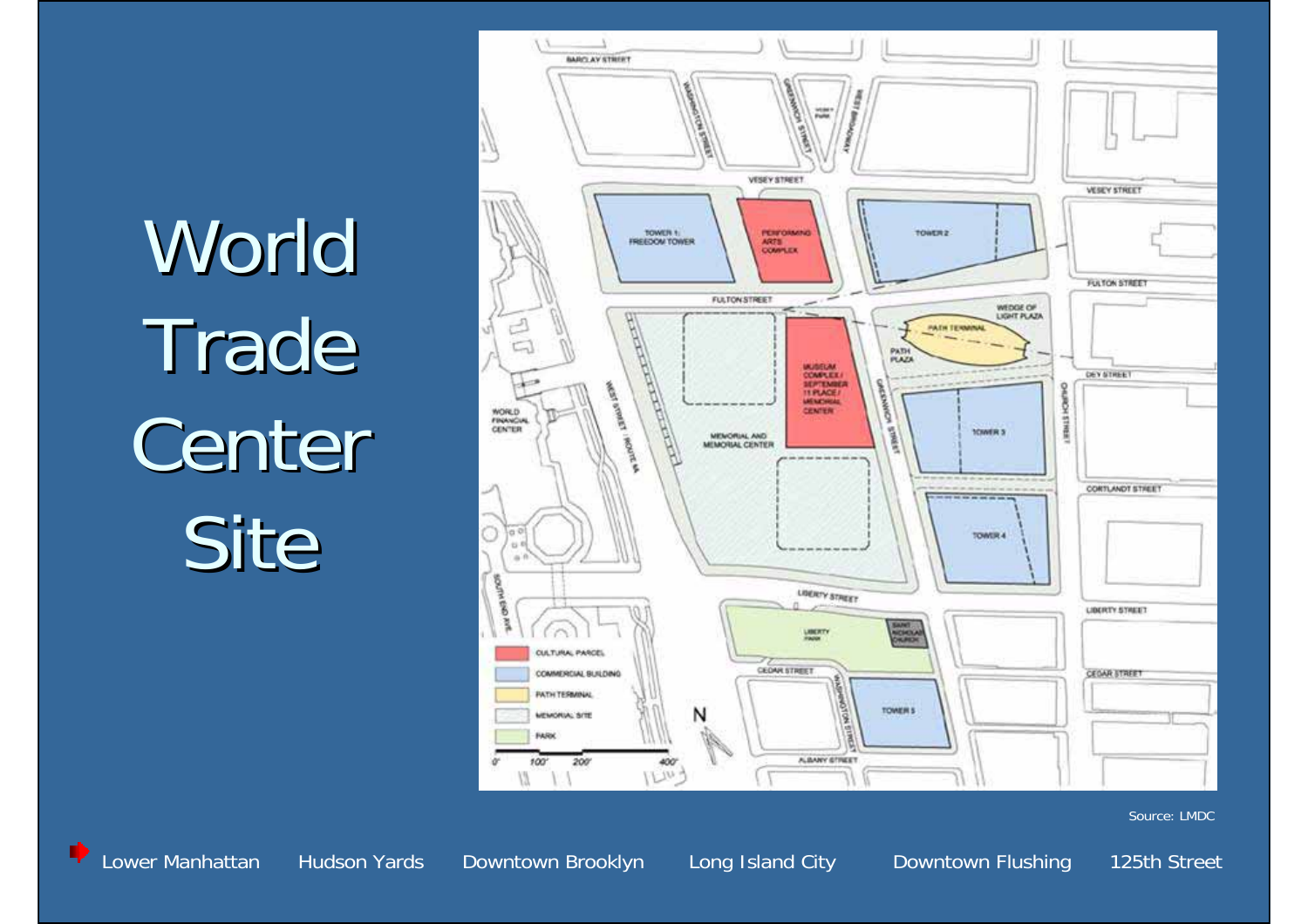### World Trade Center Site

- **10 million square feet of commercial** space:
	- $>$  Freedom Tower
	- $>$  4 additional office towers
- **1 million square feet of retail space u World Trade Center Memorial PATH Train Station E** Cultural Facilities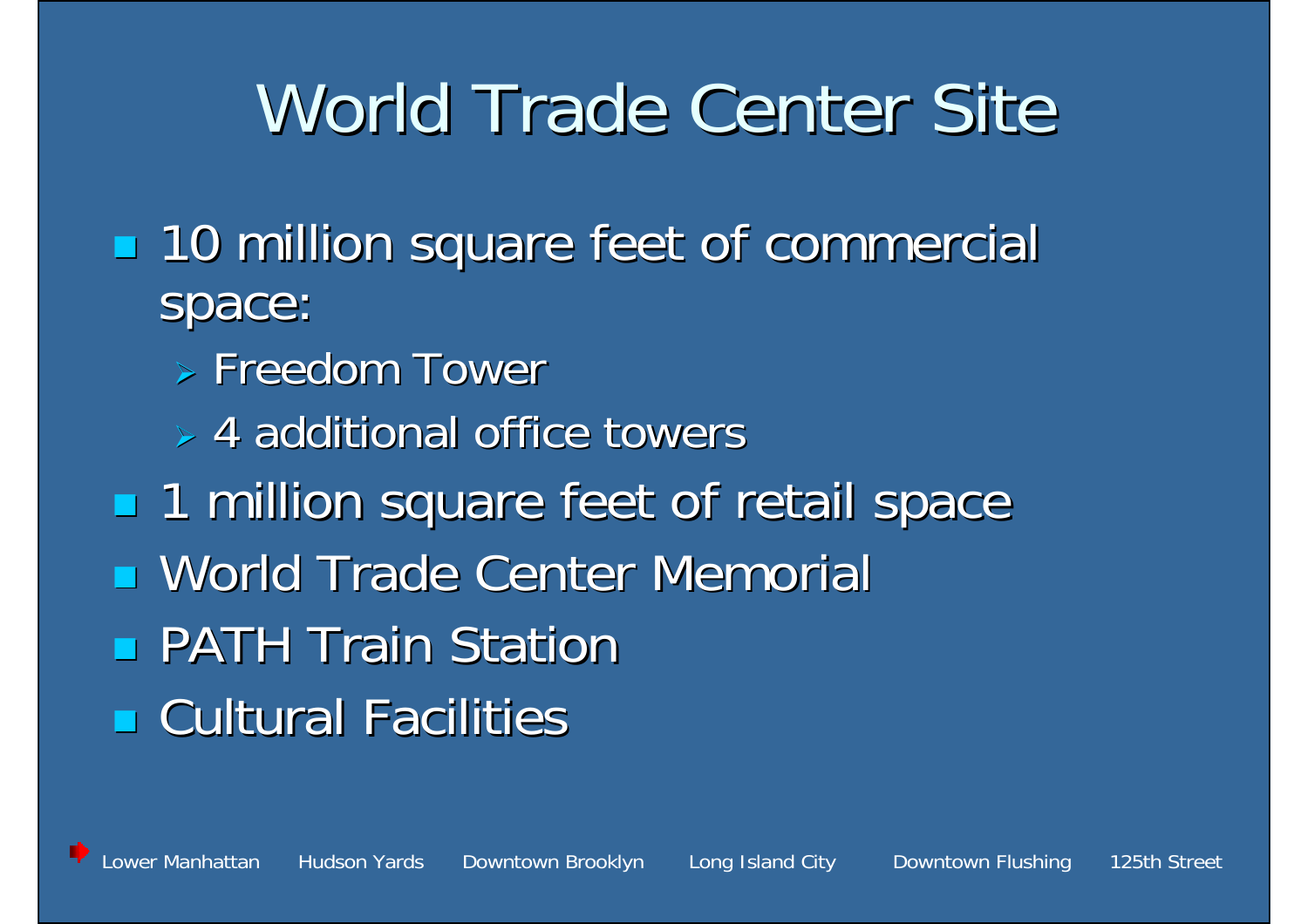

#### World Trade Center Memorial

Source: LMDC



Source: LMDC

**Lower Manhattan** Hudson Yards Downtown Brooklyn Long Island City Downtown Flushing 125th Street

Freedom

Tower

PATH Station

World Trade Center

Source: PANYNJ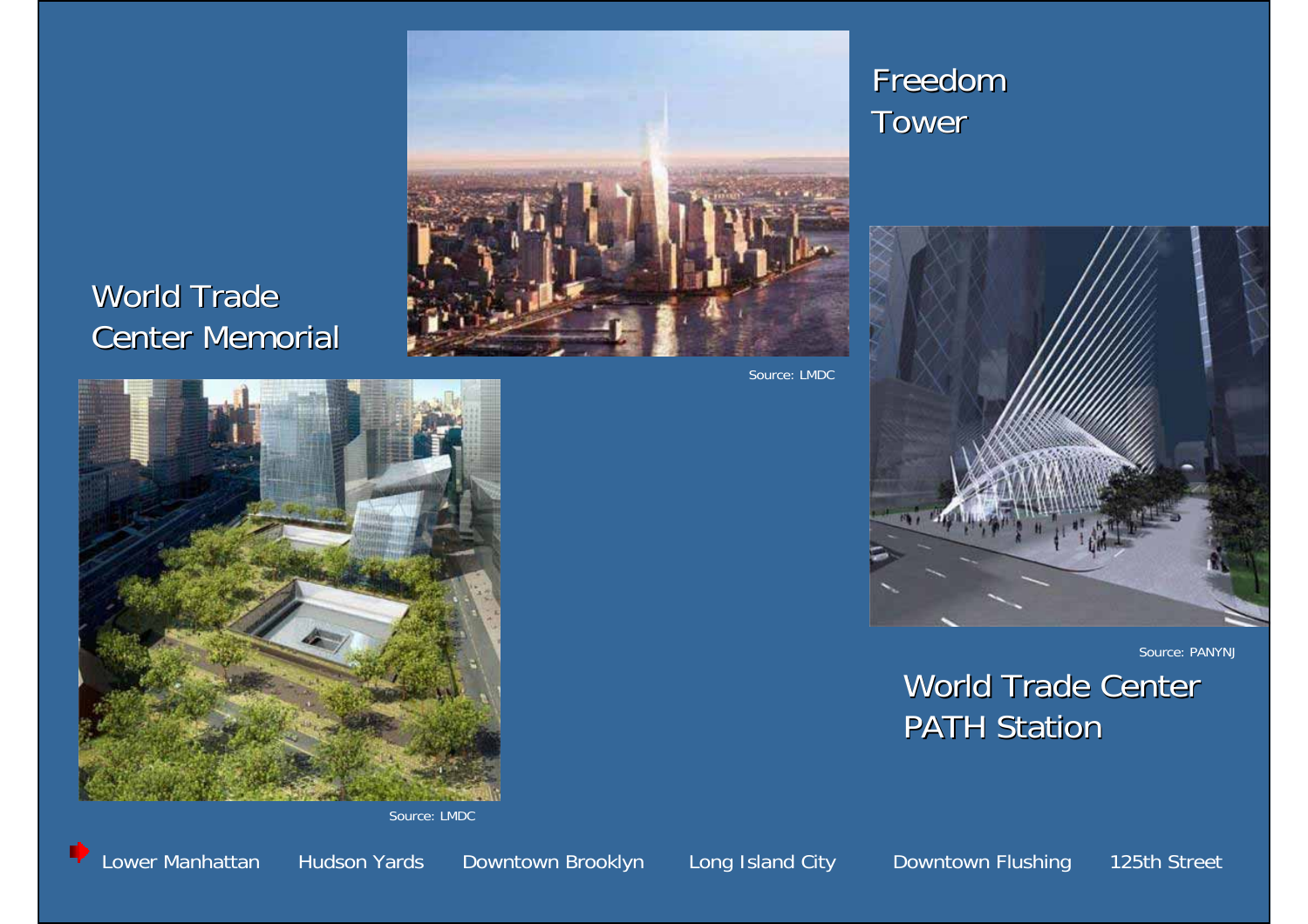### **East River Waterfront**

### **East River Esplanade**

- $\triangleright$  2 mile open space from Battery Park to East River Park
- ¾FDR overpass will be re-clad to limit noise and area below will be lighted
- New pavilions underneath FDR for markets and retail
- **New Battery Maritime Building** 
	- $>$  \$53 million restoration of the historic landmark building
	- ¾New plaza in front of building

### **Redevelopment of East River Piers**

¾Piers will be made into public open space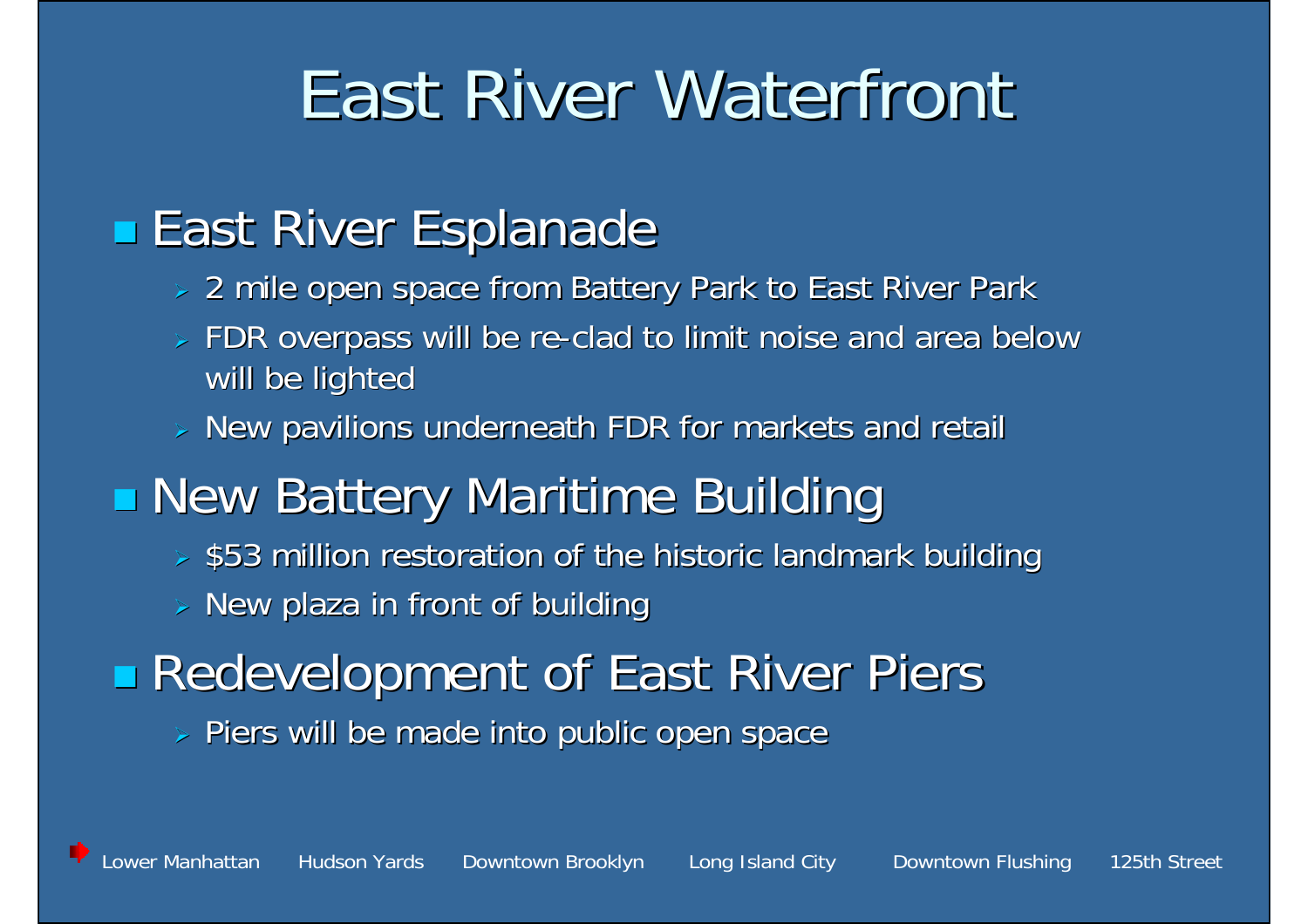### Concept for East River Esplanade



Source: NYC City Planning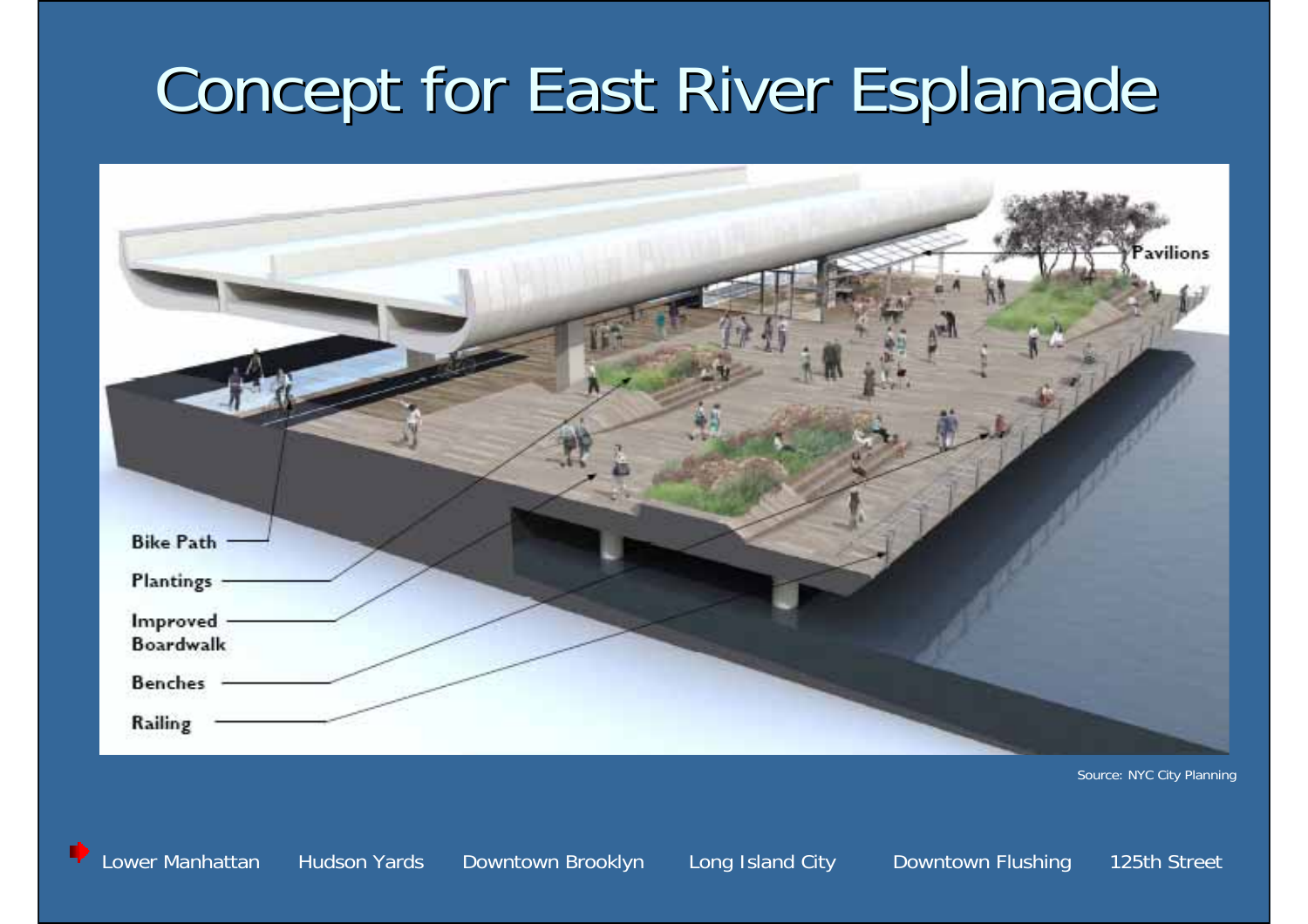

#### **Battery Maritime Building and** Plaza

Source: NYC City Planning

#### **Concept for East** River Pier Redevelopment



Source: NYC City Planning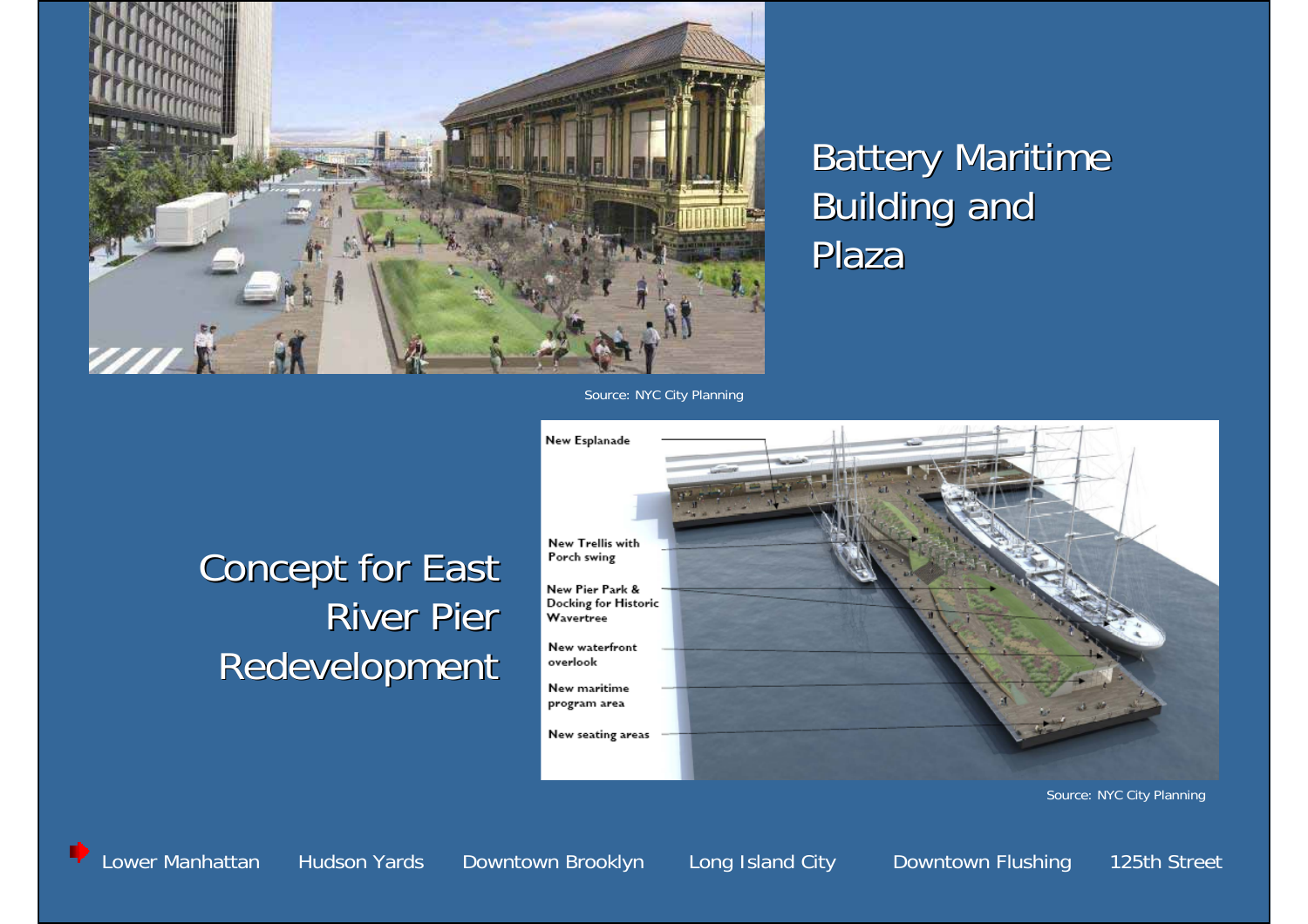Hudson Yards, Mid-West Side Manhattan





Source: Gothomist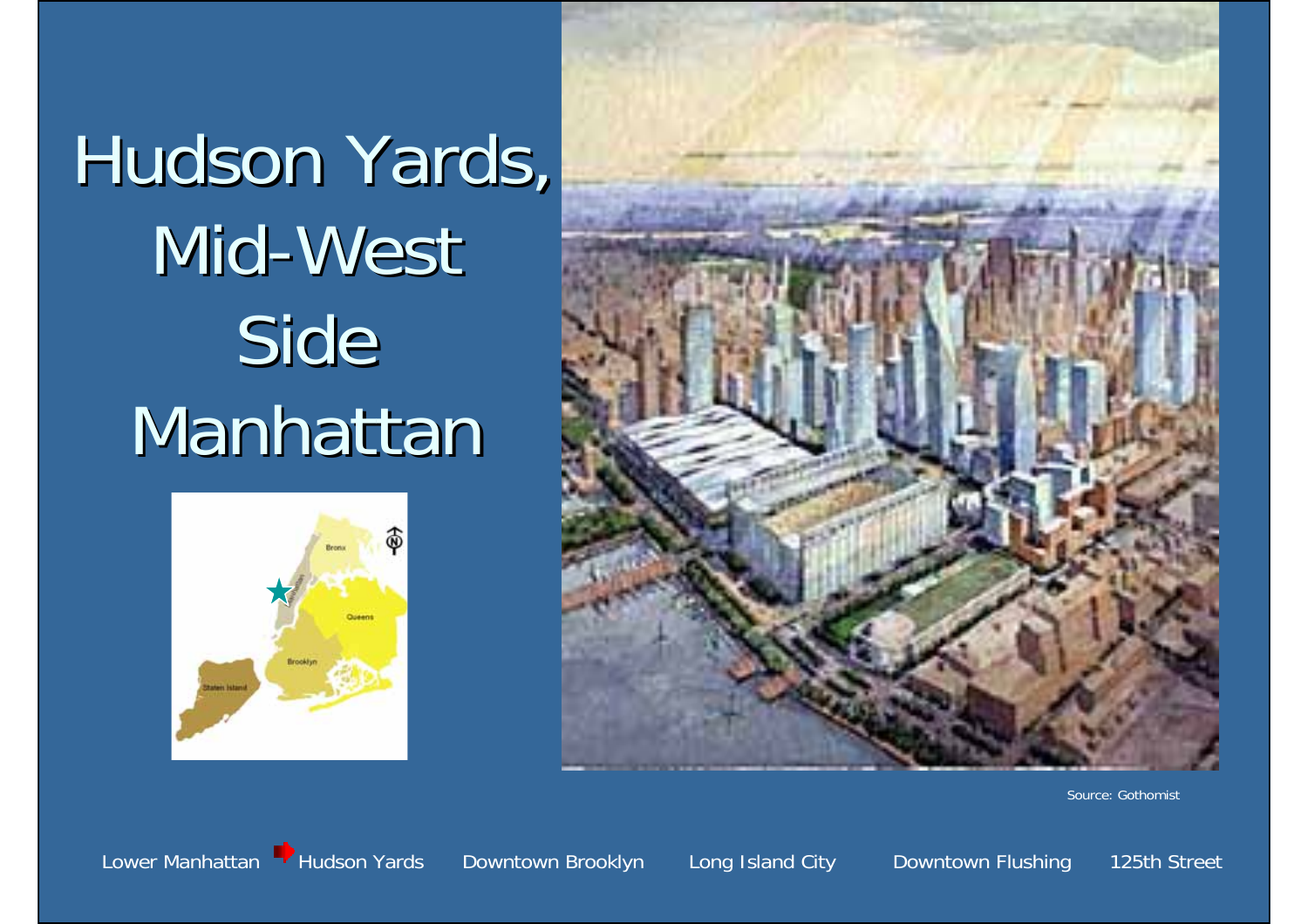### Hudson Yards

- **E** Area between 28th St and 43rd St from the Hudson River to 7th Avenue
- **E** Aim to extend the Midtown central business district to the only non-developed area of Midtown
- Ξ **EXT** Create a new concentration of medium to high density commercial and residential development
- Ξ **Attract development with new amenities,** including expanded Convention Center, convention hotel, and waterfront open space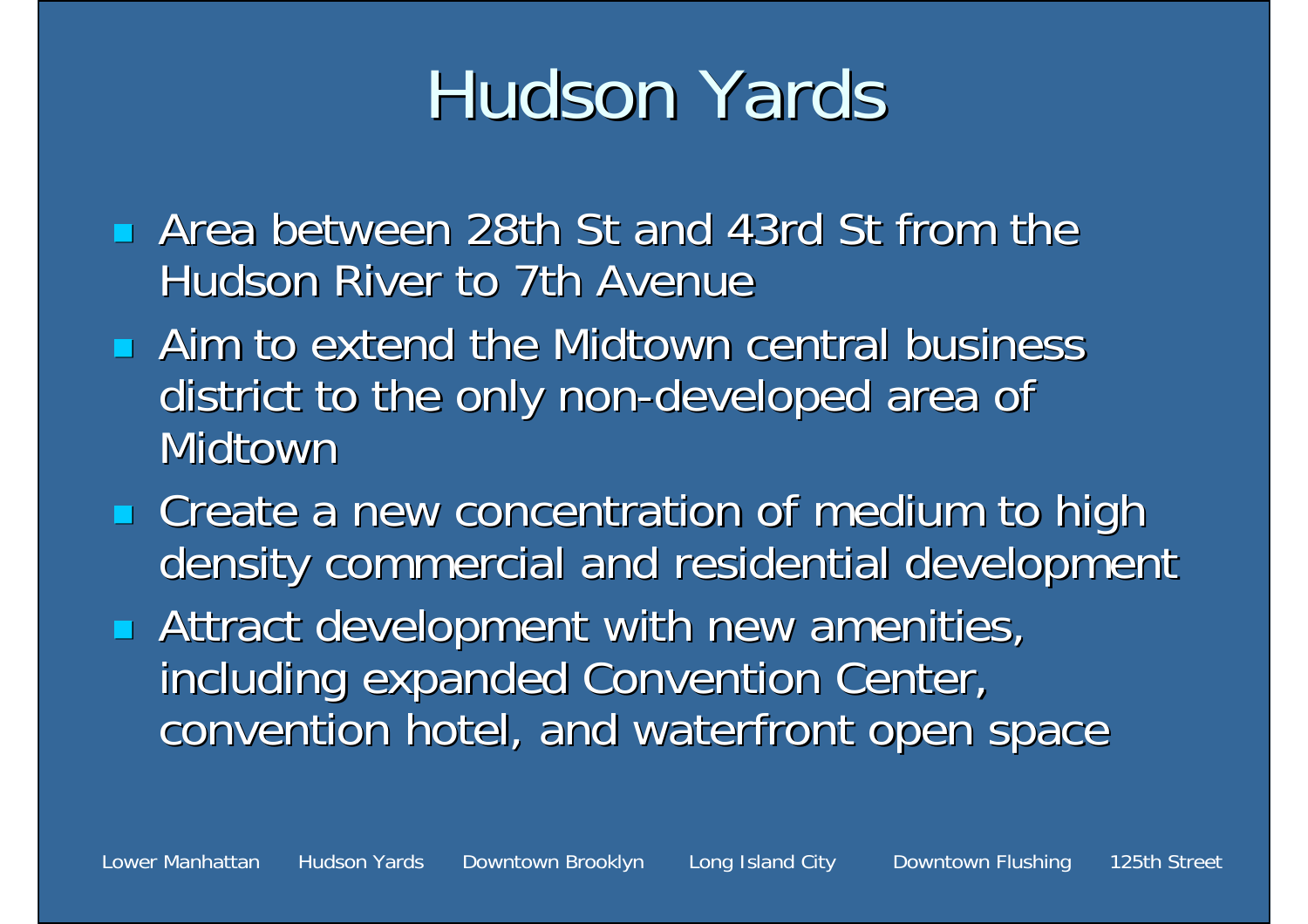### Hudson Yards Development Plan

- 24 million ft<sup>2</sup> of Class A commercial space
- Expanded Convention<br>Center incorporating 1.3<br>million more ft<sup>2</sup> of convention space
- 12,600 new housing 12,600 new housing units
- Extension of #7 subway<br>line to service the area
- **New open space<br>Network** network



Source: NYC City Planning